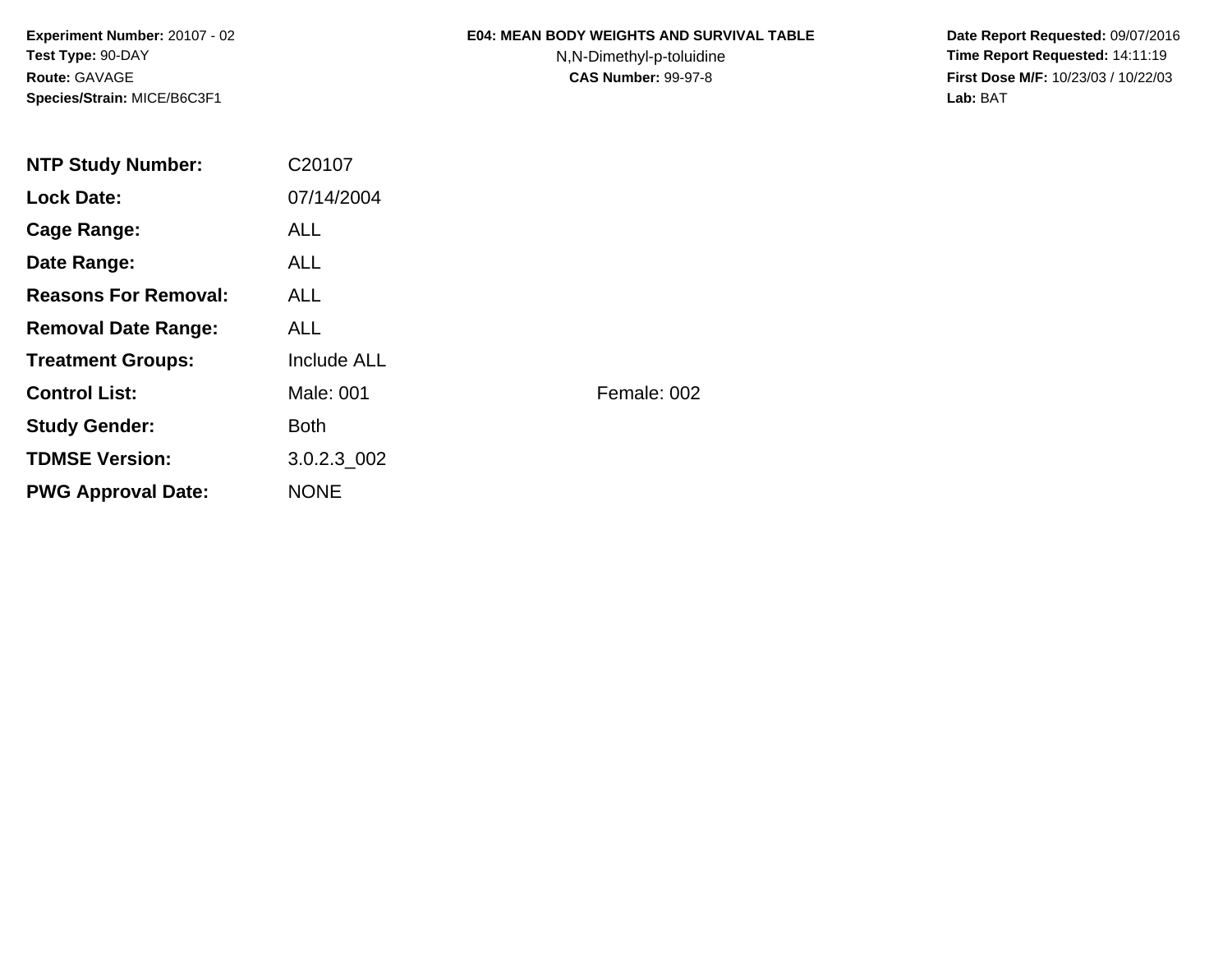## **Experiment Number:** 20107 - 02**Test Type:** 90-DAY**Route:** GAVAGE**Species/Strain:** MICE/B6C3F1

#### **E04: MEAN BODY WEIGHTS AND SURVIVAL TABLE**

# N,N-Dimethyl-p-toluidine

 **Date Report Requested:** 09/07/2016 **Time Report Requested:** 14:11:19 **First Dose M/F:** 10/23/03 / 10/22/03<br>**Lab:** BAT **Lab:** BAT

**MALE**

| <b>DAY</b>                | 0 MG/KG |    | <b>15 MG/KG</b> |                        |    | <b>30 MG/KG</b> |                        |    | 60 MG/KG |                        |    | <b>125 MG/KG</b> |                        |    | <b>250 MG/KG</b> |                        |    |
|---------------------------|---------|----|-----------------|------------------------|----|-----------------|------------------------|----|----------|------------------------|----|------------------|------------------------|----|------------------|------------------------|----|
|                           | WT(G)   | N  | WT(G)           | %<br>OF<br><b>CNTL</b> | N  | WT(G)           | %<br>OF<br><b>CNTL</b> | N  | WT(G)    | %<br>OF<br><b>CNTL</b> | N  | WT(G)            | %<br>OF<br><b>CNTL</b> | N  | WT(G)            | %<br>OF<br><b>CNTL</b> | N  |
|                           | 23.1    | 10 | 22.6            | 98.7                   | 10 | 22.8            | 98.9                   | 10 | 22.8     | 98.7                   | 10 | 22.6             | 98.0                   | 10 | 22.7             | 98.3                   | 10 |
|                           | 22.5    | 10 | 22.4            | 99.6                   | 10 | 21.9            | 97.3                   | 10 | 21.7     | 96.6                   | 10 | 19.7             | 87.6                   | 10 | 20.6             | 91.6                   | 10 |
| 9                         | 23.3    | 10 | 23.3            | 99.9                   | 10 | 23.1            | 99.3                   | 10 | 23.1     | 99.1                   | 10 | 16.8             | 72.2                   | 8  | 16.5             | 70.8                   |    |
| 16                        | 23.9    | 10 | 24.4            | 102.1                  | 10 | 24.0            | 100.3                  | 10 | 24.8     | 104.0                  | 10 | 19.5             | 81.6                   | 8  | 16.1             | 67.4                   |    |
| 23                        | 25.5    | 10 | 25.5            | 100.0                  | 10 | 25.1            | 98.4                   | 10 | 25.9     | 101.4                  | 10 | 22.6             | 88.4                   | 8  | 16.6             | 65.1                   |    |
| 30                        | 26.9    | 10 | 26.8            | 99.4                   | 10 | 26.4            | 98.2                   | 10 | 27.0     | 100.4                  | 10 | 24.1             | 89.4                   | 8  | 18.4             | 68.4                   |    |
| 37                        | 27.3    | 10 | 27.8            | 101.8                  | 10 | 27.0            | 98.8                   | 10 | 27.1     | 99.1                   | 10 | 25.7             | 94.1                   | 8  | 22.8             | 83.5                   |    |
| 44                        | 28.6    | 10 | 28.5            | 99.6                   | 10 | 27.9            | 97.5                   | 10 | 28.1     | 98.6                   | 10 | 26.4             | 92.5                   | 8  | 21.9             | 76.7                   |    |
| 51                        | 29.4    | 10 | 29.2            | 99.2                   | 10 | 27.9            | 95.0                   | 10 | 29.0     | 98.6                   | 10 | 26.8             | 91.2                   | 8  | 23.0             | 78.2                   |    |
| 58                        | 30.6    | 10 | 30.4            | 99.4                   | 10 | 29.0            | 94.6                   | 10 | 29.4     | 96.1                   | 10 | 27.3             | 89.1                   | 8  | 23.8             | 77.8                   |    |
| 65                        | 31.8    | 10 | 31.9            | 100.3                  | 10 | 30.2            | 94.8                   | 10 | 30.3     | 95.3                   | 10 | 28.0             | 87.8                   | 8  | 25.0             | 78.5                   |    |
| 72                        | 32.6    | 10 | 32.5            | 99.6                   | 10 | 31.8            | 97.5                   | 10 | 31.0     | 95.0                   | 10 | 28.8             | 88.3                   | 8  | 26.3             | 80.6                   |    |
| 79                        | 34.3    | 10 | 33.7            | 98.3                   | 10 | 33.2            | 96.8                   | 10 | 31.9     | 93.1                   | 10 | 27.0             | 78.6                   |    | 24.2             | 70.6                   |    |
| 86                        | 35.3    | 10 | 34.6            | 97.9                   | 10 | 34.6            | 98.0                   | 10 | 33.1     | 93.7                   | 10 | 27.9             | 79.0                   |    | 24.6             | 69.7                   |    |
| <b>TERM</b><br><b>SAC</b> | 33.6    | 10 |                 | 35.2 104.8             | 10 | 33.0            | 98.5                   | 10 | 33.1     | 98.6                   | 10 | 29.5             | 88.0                   |    | 26.5             | 79.0                   |    |

\*\*\* END OF MALE \*\*\*